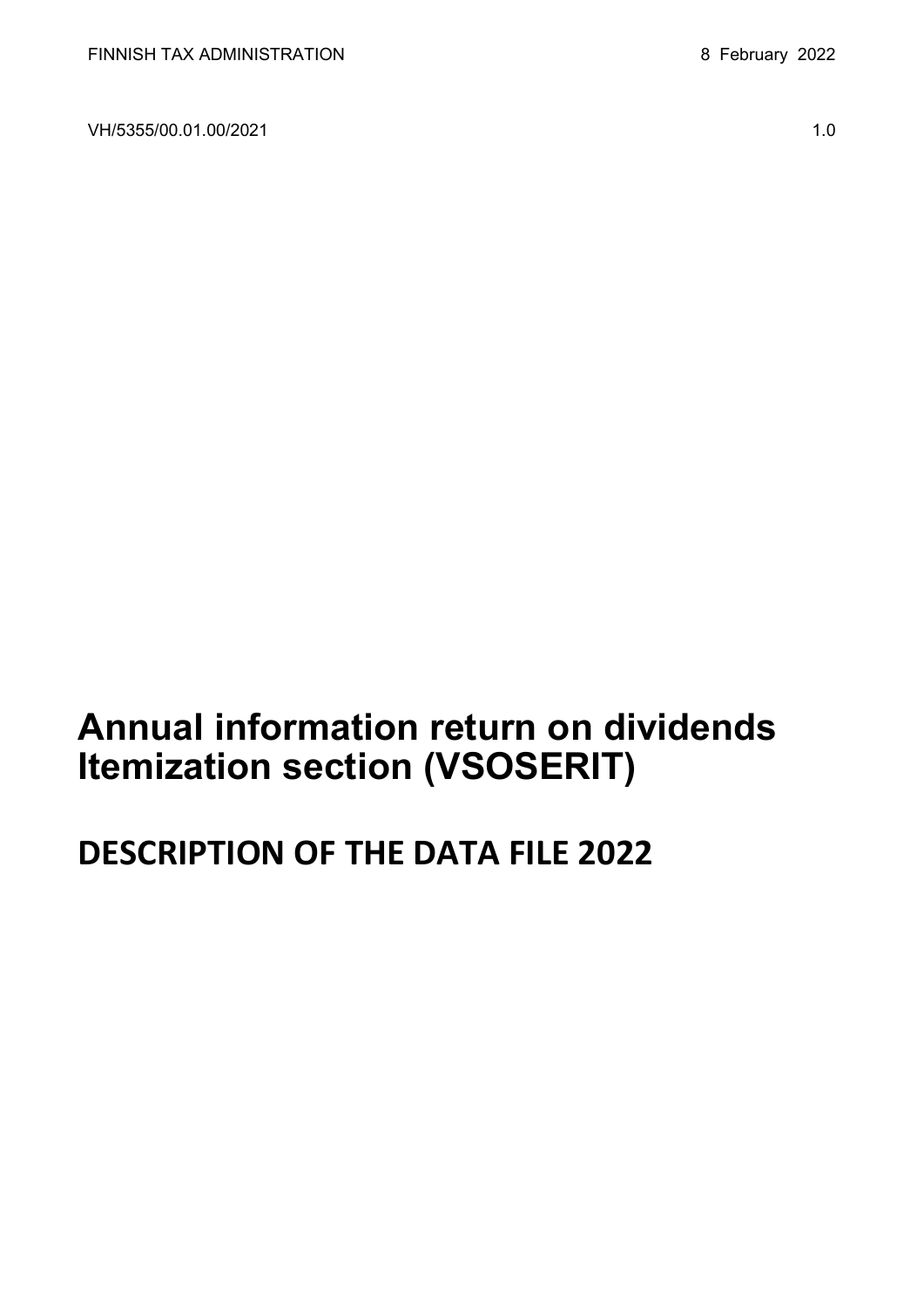# **Table of contents**

| 1.             | <b>INTRODUCTION</b>                                               | $\overline{2}$ |
|----------------|-------------------------------------------------------------------|----------------|
| $2^{\circ}$    | <b>DESCRIPTION OF THE INFORMATION FLOW AND SUBMITTAL OF FILES</b> | $\mathbf{2}$   |
| $\mathbf{3}$   | <b>MAKING CORRECTIONS</b>                                         | 3              |
| 4              | <b>PERIOD OF VALIDITY</b>                                         | 3              |
| 5.             | <b>COMBINED INFORMATION FLOWS</b>                                 | 3              |
| 6              | <b>CHANGES ON THE PREVIOUS YEAR</b>                               | 3              |
| $\overline{7}$ | LIST OF THE DATA CONTENT                                          | 3              |
|                | 8 AUTOMATED CHECK PROCESSES                                       | 6              |
| 9              | <b>MESSAGES</b>                                                   | 7              |
|                | 10 EXAMPLE                                                        | 7              |

# **Version history**

| <b>Date</b> | <b>Version</b> | <b>Description</b>                              |
|-------------|----------------|-------------------------------------------------|
| 3.1.2022    | 1.0            | First release concerning the 2022 taxable year. |
| 8.2.2022    | 1.1            | Check #1594 has been replaced by check #1824.   |

# <span id="page-1-0"></span>**1 INTRODUCTION**

This guidance explains the structure of the required inbound file and the check procedures that follow. For more information, see [Electronic filing of](https://www.vero.fi/globalassets/tietoa-verohallinnosta/ohjelmistokehittajille/finnish-tax-administration_electronic-filing-of-information-returns-general-description.pdf)  [information returns, general description \(pdf\)](https://www.vero.fi/globalassets/tietoa-verohallinnosta/ohjelmistokehittajille/finnish-tax-administration_electronic-filing-of-information-returns-general-description.pdf) (*tax.fi > About us > IT developers > Data format specifications > Annual information returns & instructions > Electronic filing of information returns, general description*).

# <span id="page-1-1"></span>**2 DESCRIPTION OF THE INFORMATION FLOW AND SUBMITTAL OF FILES**

The filing of the return concerns the beneficiary's dividends for the tax year that **are ready for payment to him or her** even in cases where actual payment is not yet made.

To read more about annual information returns, go to [Forms](https://www.vero.fi/en/About-us/contact-us/forms/) (*tax.fi > About us > Contact us > Forms > Annual information).*

To check the method of identification required by this information flow, the required role and the place in the flow where authorisations are checked, go to [Methods of sign-in, roles and rights to represent organisations](https://www.ilmoitin.fi/webtamo/sivut/IlmoituslajiRoolit?kieli=en&tv=VSOSERIT) *[\(Ilmoitin.fi >](https://www.ilmoitin.fi/webtamo/sivut/IlmoituslajiRoolit?tv=VSY02C)  [Instructions and templates > Methods of sign-in, roles\)](https://www.ilmoitin.fi/webtamo/sivut/IlmoituslajiRoolit?tv=VSY02C).*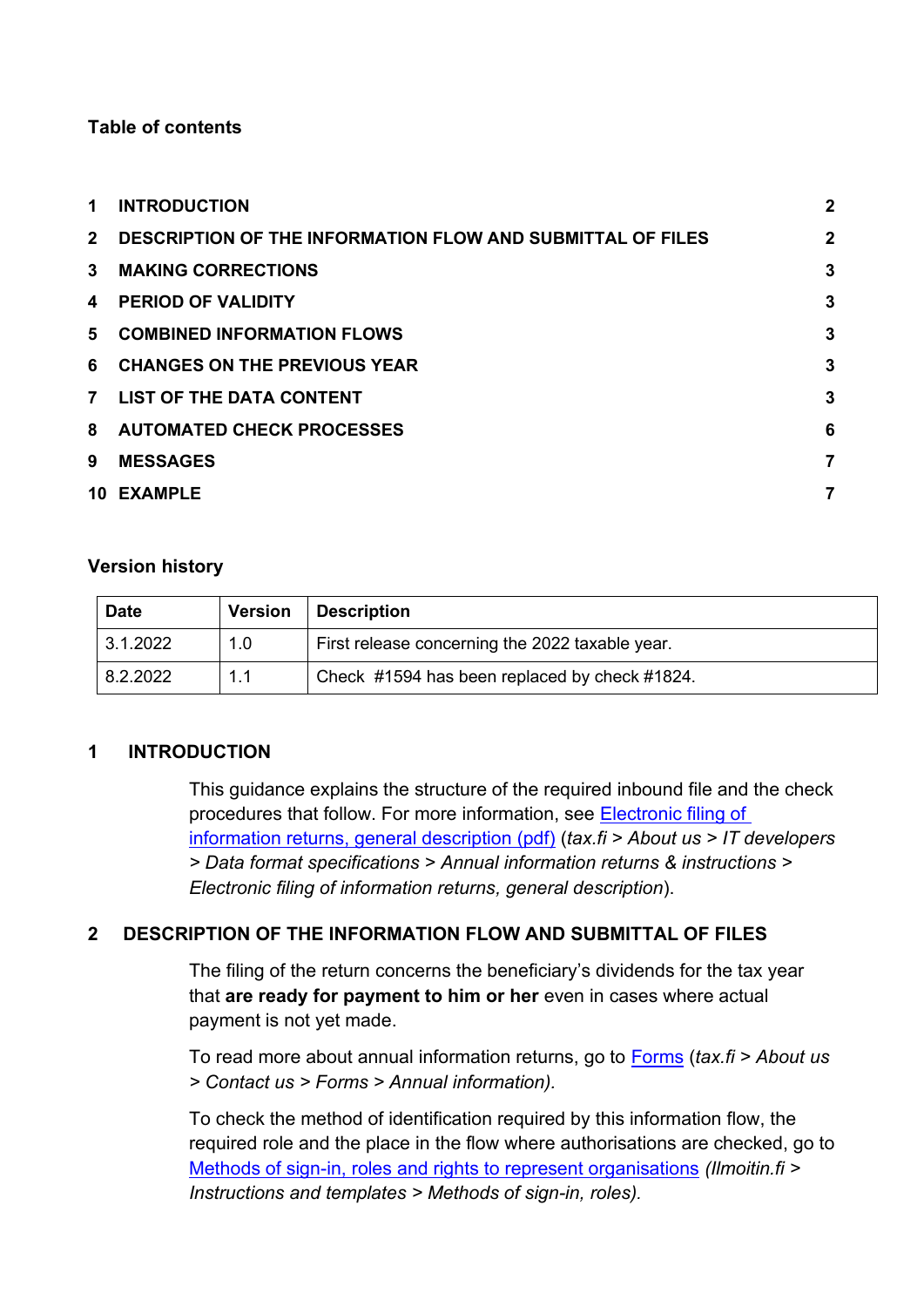# <span id="page-2-0"></span>**3 MAKING CORRECTIONS**

For year-specific instructions for making corrections, go to [Making corrections](https://www.vero.fi/en/About-us/it_developer/data-format-specifications/annual_information_returns__instruction/making-corrections-to-annual-information-returns/)  [to annual information returns](https://www.vero.fi/en/About-us/it_developer/data-format-specifications/annual_information_returns__instruction/making-corrections-to-annual-information-returns/) (*tax.fi > About us > IT developers > Data format specifications > Annual information returns & Instructions > Making corrections to annual information returns*).

#### <span id="page-2-1"></span>**4 PERIOD OF VALIDITY**

The file formatting and checks according to this specification come into force on 29 March 2022 and continue to be in force until a new version of the specification is released.

For information about deadlines for filing, see the year-specific schedule on [IT developers](https://www.vero.fi/tietoa-verohallinnosta/kehittaja/aikataulu-2021/) (*vero.fi > Verohallinto > Ohjelmistokehittäjät > Aikataulu vvvv*). The schedule is available in Finnish and Swedish.

#### <span id="page-2-2"></span>**5 COMBINED INFORMATION FLOWS**

You may send us the following flows in the same computer file as you are sending your VSOSERIT flow:

- VSOSYHTV

### <span id="page-2-3"></span>**6 CHANGES ON THE PREVIOUS YEAR**

| <b>Version</b> | <b>Data Name</b> | Data element    | <b>Description</b>                                   |
|----------------|------------------|-----------------|------------------------------------------------------|
| 1.0            | 12-15/058        | Year of payment | Year changed                                         |
| 1.1            |                  |                 | Check #1594 has been replaced<br>by check $\#1824$ . |

# <span id="page-2-4"></span>**7 LIST OF THE DATA CONTENT**

| Positio Cod<br>In | le  | Co T<br>ndi-<br>tion<br>al | <b>IL/T</b> | <b>Description</b> | Format          | Permissible<br>values: |
|-------------------|-----|----------------------------|-------------|--------------------|-----------------|------------------------|
| $1 - 8$           | 000 | P                          |             | File identifier    | AN <sub>8</sub> | <b>VSOSERIT</b>        |
| 10                | 082 | V                          |             | Deletion           | A <sub>1</sub>  | D                      |
| $12 - 15$         | 058 | P                          | $\star$     | Year of payment    | <b>VVVV</b>     | 2022                   |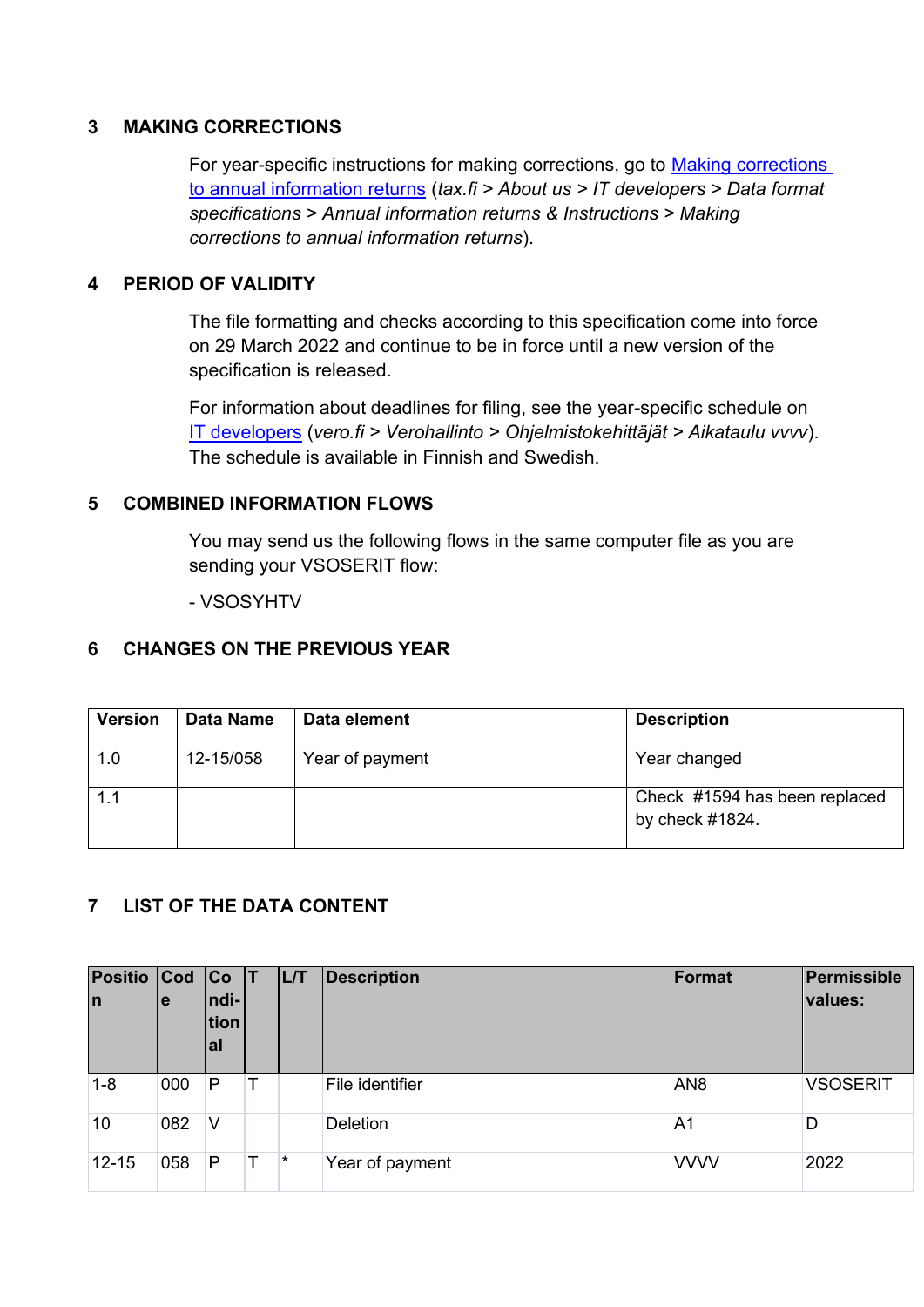| <b>Positio</b><br>$\mathsf{n}$ | <b>Cod</b><br>e | Co<br>ndi-<br>tion<br>al | ΙT       | LT       | <b>Description</b>                                                                                                                                                                                                                                                                                                                                           | Format                          | <b>Permissible</b><br>values: |
|--------------------------------|-----------------|--------------------------|----------|----------|--------------------------------------------------------------------------------------------------------------------------------------------------------------------------------------------------------------------------------------------------------------------------------------------------------------------------------------------------------------|---------------------------------|-------------------------------|
|                                |                 |                          |          |          | The calendar year when the dividends are<br>available for cash payment to the<br>beneficiary. For more information, see<br>section 2 and the guidance for completing<br>the return form.                                                                                                                                                                     |                                 |                               |
| $17 - 25$                      | 010             | $\mathsf{P}$             | Т        | $\star$  | Business ID of the distributing company                                                                                                                                                                                                                                                                                                                      | <b>YTUNNUS2</b>                 |                               |
| 27-28                          | 084             | $\mathsf{P}$             | Τ        | *        | <b>Type of Payment</b><br>$01 = Dividends$<br>04 = Distribution of retained earnings,<br>taxable as dividends<br>(03 Fully taxable distribution of dividends by<br>a REIT company, only applies to REIT)<br>07 Paid dividends on a nominee-registered<br>share, held by a Finnish resident taxpayer<br>(beneficial owner not known)<br>08 Non-cash dividends | N <sub>2</sub>                  | 01,03,04,07,<br>08            |
| 30-32                          |                 |                          |          |          | Reserve space                                                                                                                                                                                                                                                                                                                                                |                                 |                               |
| 34-37                          | 207             | $\mathsf{P}$             | Τ        | $^\star$ | The tax year for which the dividends were<br>distributed                                                                                                                                                                                                                                                                                                     | <b>VVVV</b>                     |                               |
| 39-46                          | 211             | P                        | Т        | *        | The date of the decision to distribute<br>dividends                                                                                                                                                                                                                                                                                                          | <b>PPKKVVVV</b>                 |                               |
| 48-55                          | 212             | $\mathsf{P}$             | Т        | $^\star$ | Date of commencement of the payment (first PPKKVVVV<br>date of payment as notified by the<br>distributing company)                                                                                                                                                                                                                                           |                                 |                               |
| 57                             | 210             | $\mathsf{P}$             |          |          | Type of incorporation on the date of the<br>decision to distribute dividends<br>$J = A$ stock-exchange listed company (§<br>33a.2, Income Tax Act.) or<br>$M = Non-listed company$                                                                                                                                                                           | AN <sub>1</sub>                 | J, M,                         |
| 59-69                          | 083             | $\mathsf{P}$             | Т        |          | Beneficiary's Business ID or personal ID                                                                                                                                                                                                                                                                                                                     | <b>YTUNNUS  </b><br><b>HETU</b> |                               |
| 71-94                          | 085             | $\vee$                   | $ET$ $*$ |          | Beneficiary's name                                                                                                                                                                                                                                                                                                                                           | <b>AN24</b>                     |                               |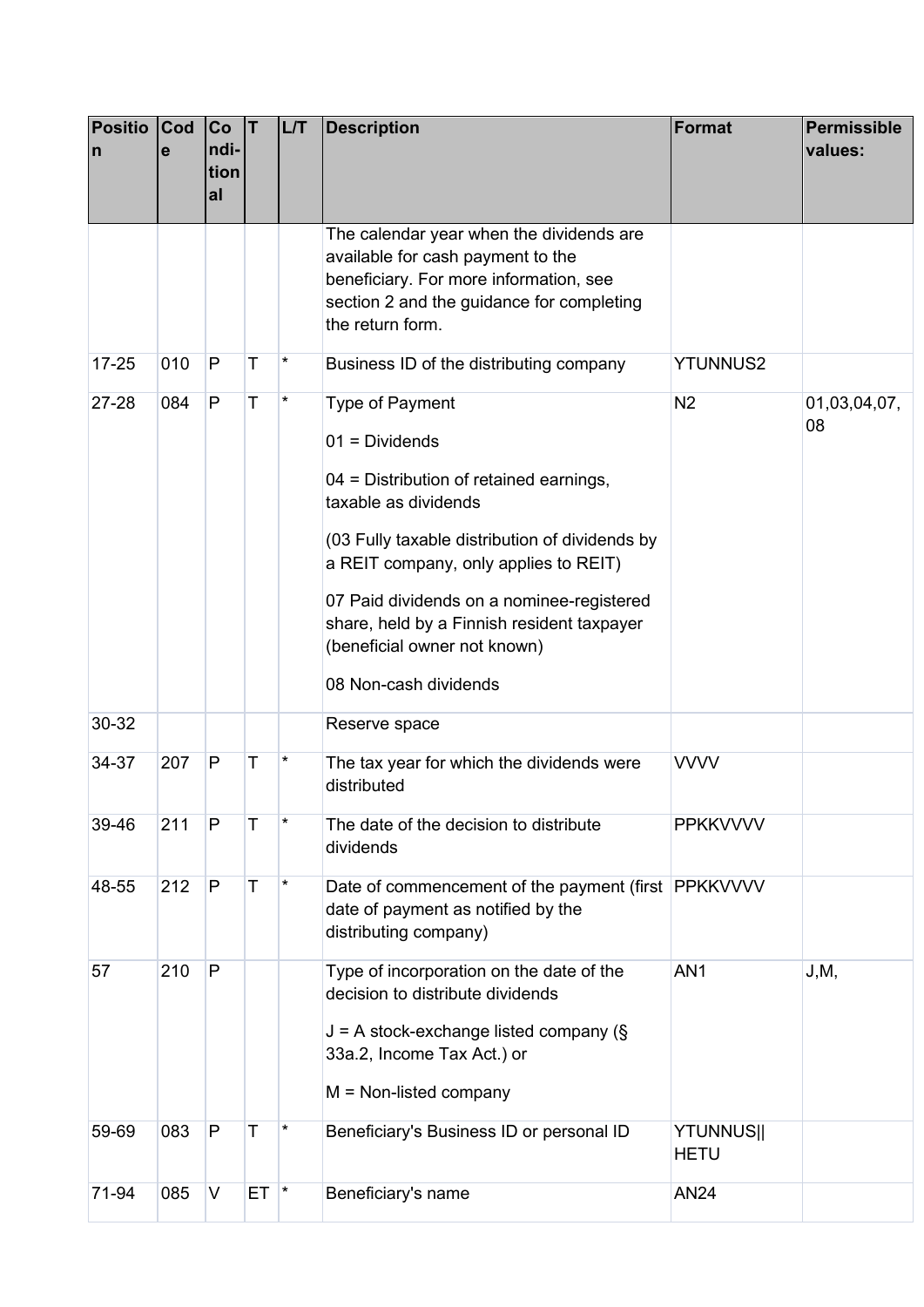| <b>Positio</b><br>$\mathsf{n}$ | Cod<br>е | Co <br>ndi-<br>tion<br>al | İΤ       | <b>L/T</b> | <b>Description</b>                                                                                                                           | Format             | Permissible<br>values: |
|--------------------------------|----------|---------------------------|----------|------------|----------------------------------------------------------------------------------------------------------------------------------------------|--------------------|------------------------|
|                                |          |                           |          | V/P        |                                                                                                                                              |                    |                        |
| 96-109                         | 234      | P                         |          |            | Dividends (Gross amount)                                                                                                                     | R <sub>11,2</sub>  |                        |
| 111-124 235                    |          | $V/P$ $*$                 |          |            | Amounts withheld on the dividends                                                                                                            | R <sub>11,2</sub>  |                        |
| 126-137 236                    |          | P                         |          | $\star$    | Quantity of shares                                                                                                                           | $+N12$             |                        |
| 139                            | 237      | $\vee$                    |          |            | Carries YEL/MYEL pension insurance<br>$(0=No, 1=Yes)$                                                                                        | N <sub>1</sub>     | 0,1                    |
| 141                            | 238      | $\vee$                    |          |            | Residential property used by the beneficiary<br>$(0=No, 1=Yes)$                                                                              | N <sub>1</sub>     | 0,1                    |
| 143                            | 239      | $\vee$                    |          |            | Beneficiary borrowing<br>$(0=No, 1=Yes)$                                                                                                     | N <sub>1</sub>     | 0,1                    |
| 145                            | 246      | V/P                       |          |            | Non-cash dividend distribution paid as<br>$1 =$ shares<br>2= other assets than shares (such as real<br>estate property, an automobile, etc.) | N <sub>1</sub>     | 1,2                    |
| 147-155 247                    |          | V/P                       |          |            | The company's Business ID, if shares were<br>distributed                                                                                     | <b>YTUNNUS</b>     |                        |
| 157-176 248                    |          | V/P                       |          |            | Dividends, other than shares, paid in the<br>form of                                                                                         | AN20               |                        |
| 178-186 080                    |          | V                         | $ET$ $*$ |            | Account operator's/Third-party filer's<br><b>Business ID</b>                                                                                 | <b>TIHOYHTEISO</b> |                        |
| 188                            | 158      | $\vee$                    |          | *          | Filer's role<br>1= account operator<br>2= securities depository<br>3= other foreign filer of annual information                              | N <sub>1</sub>     | 1,2,3                  |
| 190-259 067                    |          | V                         |          | *          | Name of the central securities depository<br>where the share was issued                                                                      | <b>AN70</b>        |                        |
| 261-290 068                    |          | $\vee$                    | $ET$ $*$ |            | ID code of the central securities depository<br>where the share was issued                                                                   | AN30               |                        |
| 292-303 097                    |          | V                         | ET       |            | ISIN code of share                                                                                                                           | <b>ISINKOODI</b>   |                        |
| 305-324 049                    |          | V                         | ET       |            | Transaction code or other identifier                                                                                                         | AN20               |                        |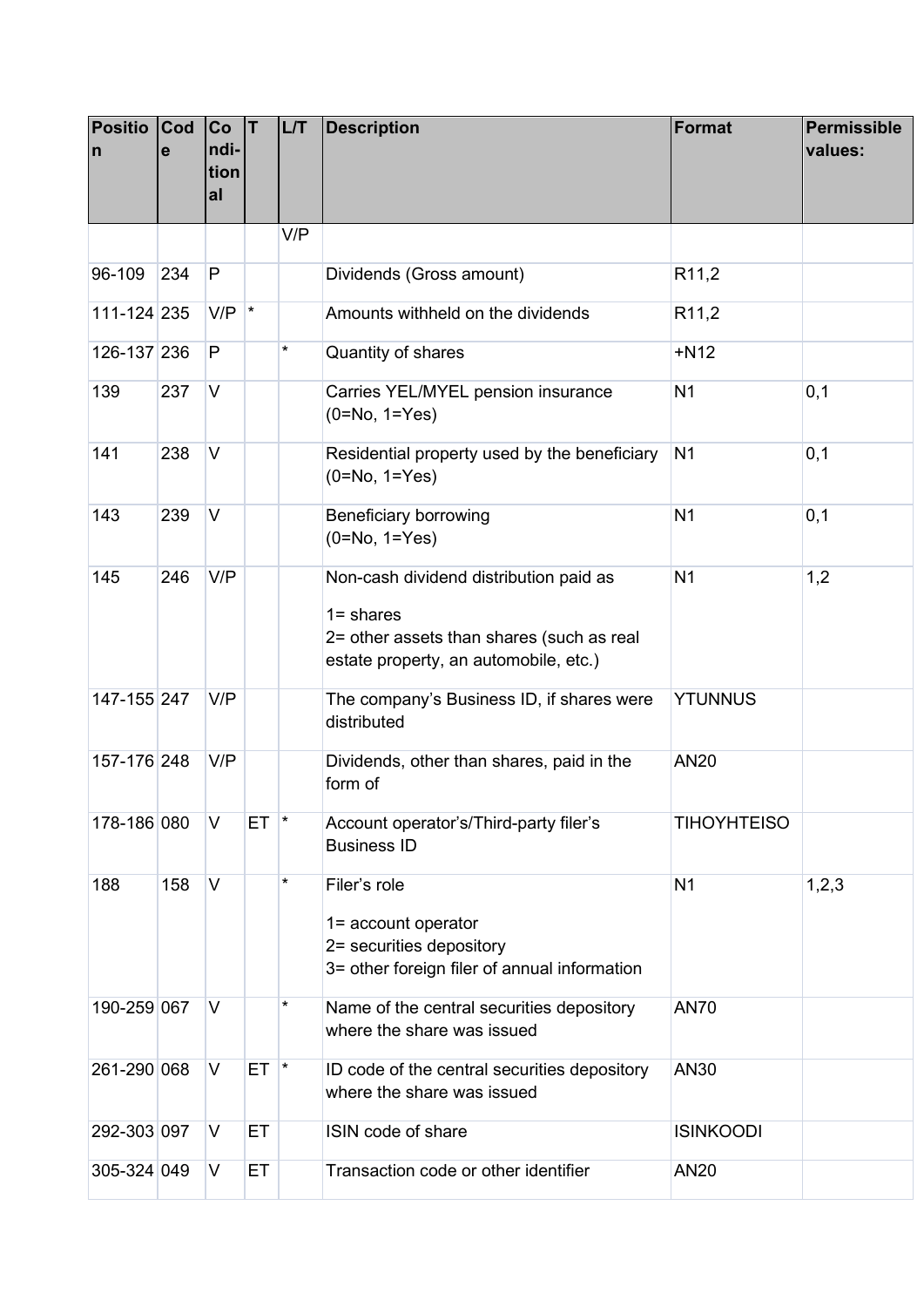| <b>Positio</b><br>$\mathsf{I}$ | $ $ Cod<br>le | Co<br>ndi-<br>tion<br>al | <b>L/T</b> | <b>Description</b>                                        | Format                           | Permissible<br>values: |
|--------------------------------|---------------|--------------------------|------------|-----------------------------------------------------------|----------------------------------|------------------------|
| 326-336                        |               |                          |            | Reserve space                                             |                                  |                        |
| 338-372 048                    |               | $\mathsf{P}$             |            | Software application that produced this file              | <b>AN35</b>                      |                        |
| 374-385 014                    |               | P                        |            | Identifier of the software that produced the<br>file      | Y-<br><b>TUNNUS AN2</b>          |                        |
| 387-400 198                    |               | $\mathsf{P}$             |            | Send Date and Time — populated by the<br>service provider | <b>PPKKVVVV</b><br><b>HHMMSS</b> |                        |
|                                | 999           | P                        |            | <b>Final identifier</b>                                   | N <sub>8</sub>                   |                        |

# <span id="page-5-0"></span>**8 AUTOMATED CHECK PROCESSES**

| New/    | Code | <b>Description of Calc. Rule / Check</b>                                              |
|---------|------|---------------------------------------------------------------------------------------|
| Changed |      |                                                                                       |
|         | 207  | #1065; Invalid input: The tax year for which the dividends are distributed (207) must |
|         | 058  | be the same as or earlier than Year of payment (058), Date of decision to distribute  |
|         | 211  | dividends (211) and Date of commencement of the payment (212).                        |
|         | 212  |                                                                                       |
|         | 058  | #1724; Date of commencement of the payment (212) may not be later than Year of        |
|         | 212  | payment (058).                                                                        |
|         | 211  | #1069; Invalid input: The date when the corporate decision was made to distribute     |
|         | 212  | dividends (211) must be the same as the Date of commencement of the payment           |
|         |      | (212) or an earlier date.                                                             |
|         | 085  | #1066; Beneficiary's name (085) is a mandatory field because you have entered a       |
|         | 083  | dummy identity code in the Personal ID or Business ID (083) field.                    |
|         | 084  | #1599; If the Type of Payment (084) is 07, you must fill in a dummy ID in 083         |
|         | 083  | (Beneficiary's Business ID or Personal ID): either ppkkvv-UUUU or 0000000-0 (a        |
|         |      | dummy Business ID).                                                                   |
|         | 084  | #1600; If the Type of Payment (084) is 07, also populate Tax withheld on the paid     |
|         | 235  | dividends (235) and its amount must be 50% of Dividends (234).                        |
|         | 234  |                                                                                       |
|         | 084  | #1824; Only dividends that have the 07 or 08 Type of Payment (084) can have a         |
|         | 049  | transaction code or other identifier (049)                                            |
|         | 084  | #1698; If the Type of Payment (084) is 08, also populate Non-cash dividend            |
|         | 246  | distribution paid as (246)                                                            |
|         | 084  | #1699; If the Type of Payment (084) is 08 and Non-cash dividend distribution paid     |
|         | 246  | as (246) is 1, also populate The company's Business ID, if shares were distributed    |
|         | 247  | (247).                                                                                |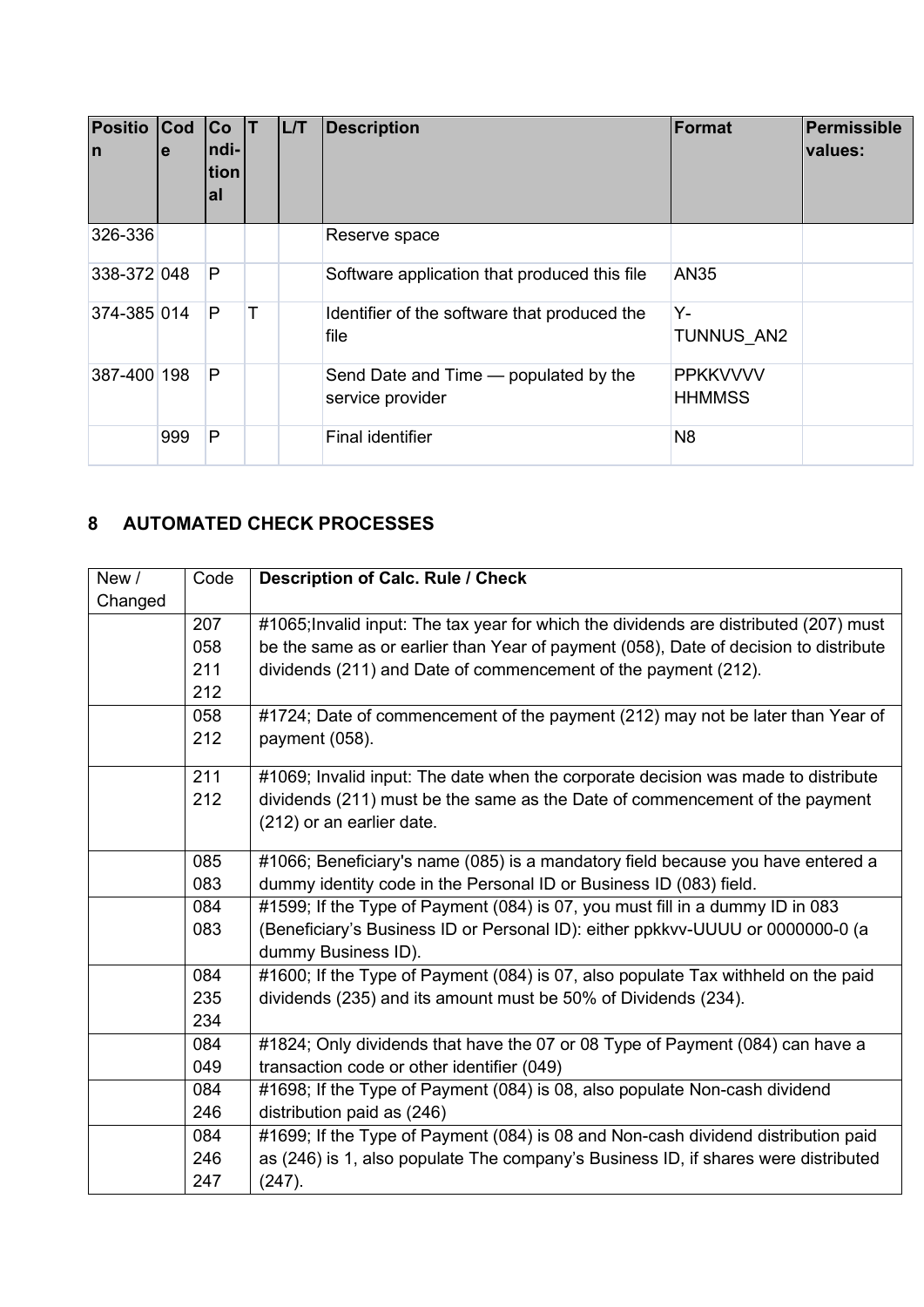| New /   | Code | <b>Description of Calc. Rule / Check</b>                                                    |
|---------|------|---------------------------------------------------------------------------------------------|
| Changed |      |                                                                                             |
|         | 246  | #1700; If Non-cash dividend distribution paid as (246) is 2, also populate Dividends,       |
|         | 248  | other than shares, paid in the form of (248).                                               |
|         | 234  | #1701; Gross dividends must be greater than 0.                                              |
|         | 234  | #1702; Withholding on dividends cannot be greater than gross dividends.                     |
|         | 235  |                                                                                             |
|         | 084  | #1703; Payment type 08 must be used when information on non-cash dividends                  |
|         | 246  | (dividends in natura) is submitted (246)                                                    |
|         | 080  | #1704; If the Business ID of the account operator or other third-party filer that           |
|         | 158  | submits the return (080) is populated, then the value of Filer's role (158) must be $1=$    |
|         |      | account operator, $2$ = securities depository, or $3$ = $3$ = other foreign filer of annual |
|         |      | information.                                                                                |
|         | 068  | #1705; If you populated either the Name of the central securities depository where          |
|         | 067  | the share was issued (067) or the ID code of the central securities depository where        |
|         |      | the share was issued (068), you must populate both two elements.                            |
|         | 236  | #1747; The number of shares (236) cannot be 0.                                              |

#### <span id="page-6-0"></span>**9 MESSAGES**

Not applicable to this information flow.

# <span id="page-6-1"></span>**10 EXAMPLE**

A VSOSERIT filing created by TestiAccounting Pro software application (048) regarding a beneficiary itemization.

Dividends (084) relate to the 2021 Year of payment (058), the Business ID of the company is 6612663-4 (010). The tax year for which the dividends are distributed is 2021 (207), Date of decision is 28022021 (211) and Date of commencement is 01042022 (212). Distributing company's type of incorporation (210) is Listed. Beneficiary's personal identity code (083) is 131052-995Y, gross amount of dividends (234) is €3,000 and Amount withheld (235) is €450 and the quantity of shares (236) is 100. It is additionally stated that company-owned residential property is in the beneficiary's use (238). This itemization is number 1, which is also the value of the final identifier (999).

000:VSOSERIT 058:2022 010:6612663-4 084:01 207:2021 211:28022022